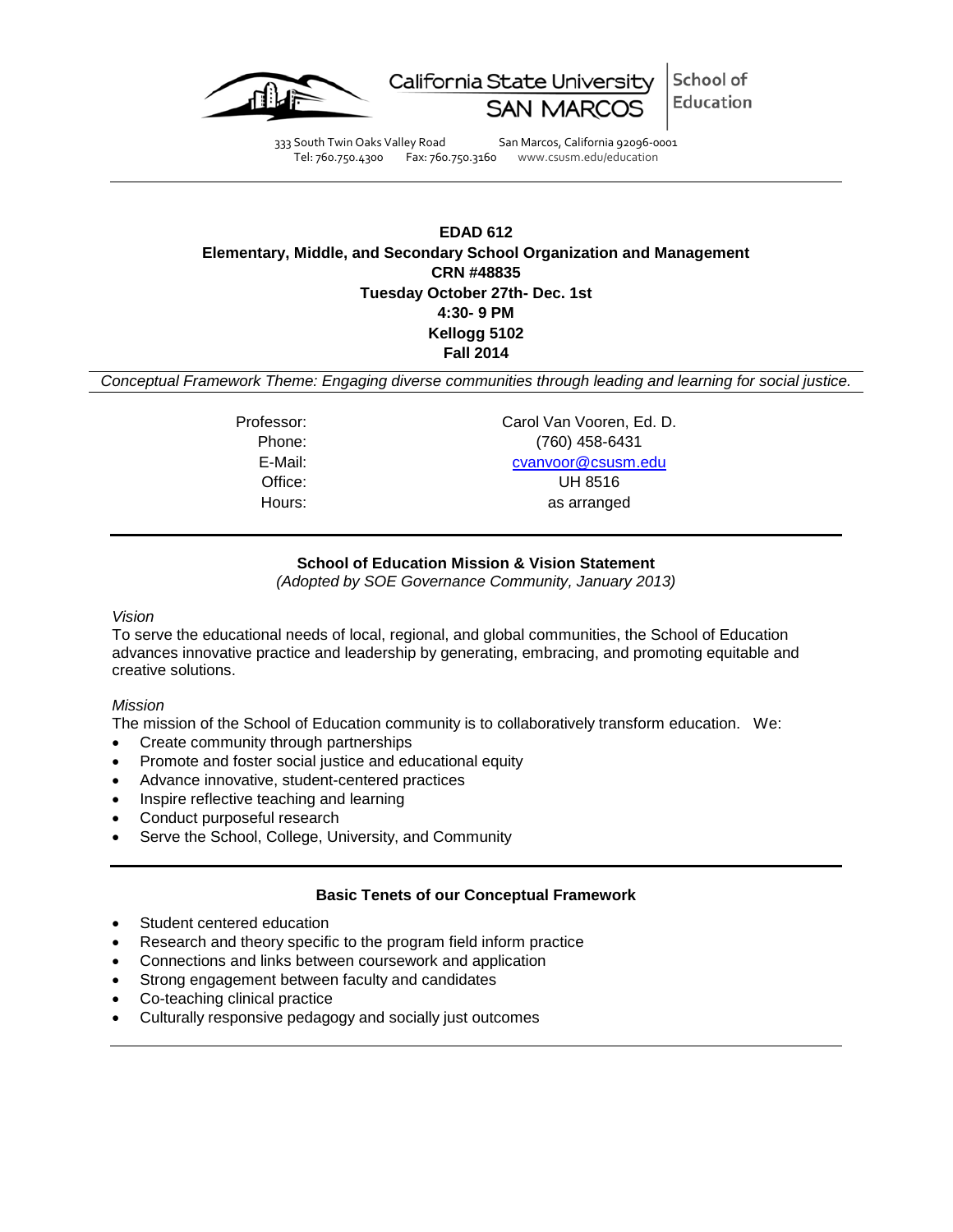## **COURSE DESCRIPTION**

Candidates learn to ensure the management of the organization, operations, and resources for a safe, efficient, and effective learning environment. This course addresses effective leadership, management concepts, and researched strategies that contribute to student achievement. The professional participation of all cohort members builds community, adds to knowledge, and creates resources for future opportunities.

### **Course Prerequisites**

Consent of the Program Coordinator

### **Goals**

This course will assist the candidate to:

- Organize, manage, and lead the structural and functional relationships in elementary and secondary schools.
- Implement appropriate and effective leadership and managerial practices in schools.
- Implement effective shared decision-making and governance models.

## **Course Objectives**

In this course you will study and learn:

- The nature of decision-making in developing and implementing elementary and secondary policy and procedures.
- The skills to foster intrinsic motivation in staff and students.
- The strategies to develop a culture of shared decision-making.
- The steps to running an effective meeting.
- Improved practices in managing student discipline.
- The political implications for leadership in schools.
- The theory and practice to manage change in an era of accountability in schools.

# **Required Texts**

1. Chance, P. (2009). *Introduction to educational leadership and organizational behavior: Theory into practice.* Larchmont, NY: Eye on Education.

2. Choose **one** of three books (you haven't read before) for a group study

a. Pink, D. (2009). *Drive: The surprising truth about what motivates us.* New York, NY: Riverhead Books.

b. Gladwell, M. (2008). *Outliers: The story of success*. Little, Brown and Company.

c. Wiseman, L. (2010). *Multipliers: How the best leaders make everyone smarter*. New York: Harper Collins.

### **Assessment of Professional Dispositions**

Assessing a candidate's dispositions within a professional preparation program is recognition that teaching and leading with learners of all ages requires not only specific content knowledge and pedagogical skills, but positive attitudes about multiple dimensions of the profession. The School of Education has identified six dispositions – social justice and equity, collaboration, critical thinking, professional ethics, reflective teaching and learning, and life-long learning—and developed an assessment rubric. The Educational Administration credential has included two additional dispositions: visionary and ready to lead. For each dispositional element, there are three levels of performance *unacceptable*, *initial target*, and *advanced target* scored on a five point Likert scale. The description and rubric for the levels of performance offer measurable behaviors and examples.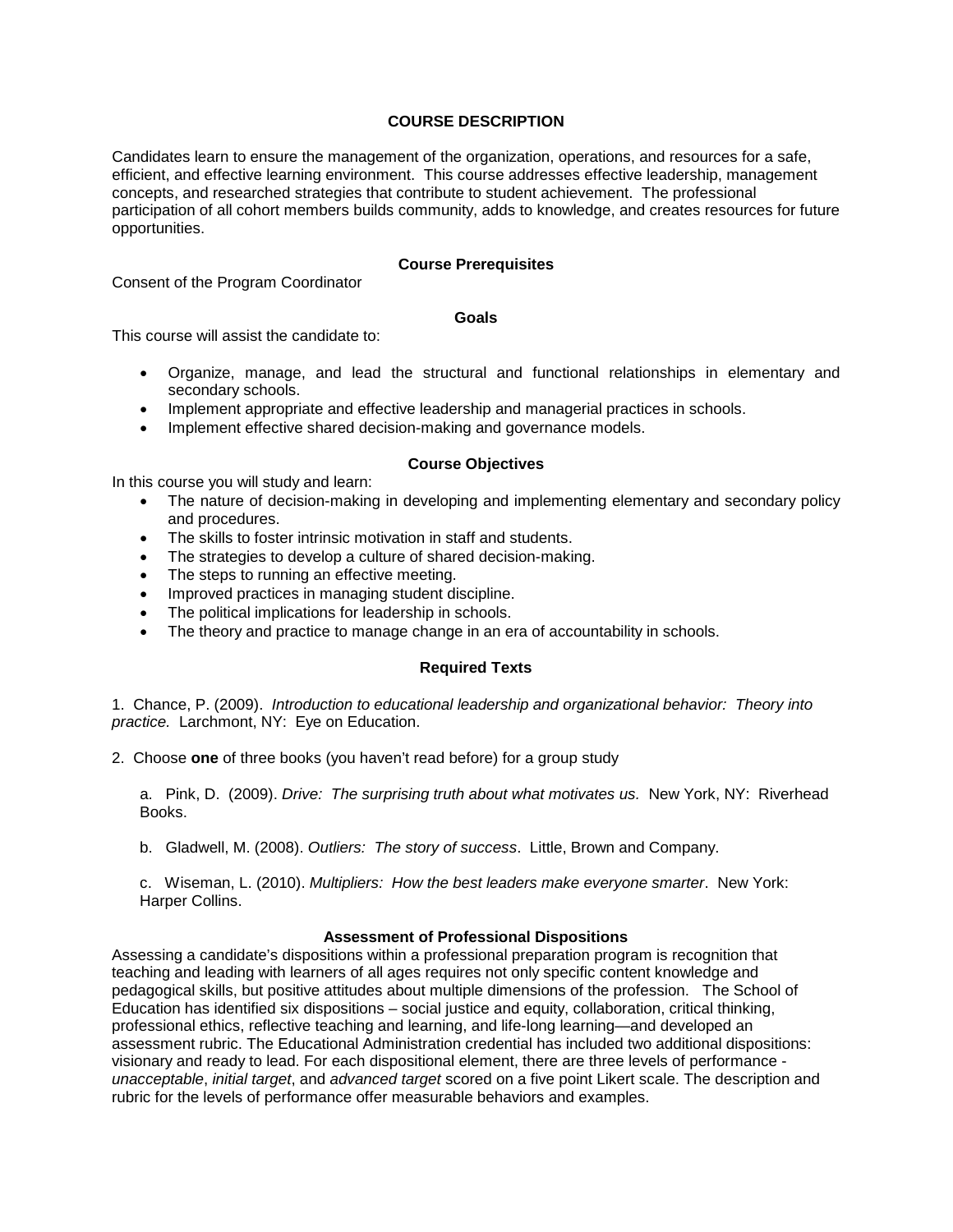The assessment is designed to provide candidates with ongoing feedback for their growth in professional dispositions and includes a self-assessment by the candidate. The dispositions and rubric are presented, explained and assessed three times during the two-year program of study. Candidates are expected to meet the level of *initial target* during the program.

# **STUDENT LEARNING OUTCOMES**

#### **Leadership Standards**

This course will provide opportunities for participants to develop their leadership knowledge, skills, and depositions following the California Administrators Performance Expectations (CAPEs):

- 3. Leading by Example to Promote Implementation of the Vision
- 10. Implementing Change Strategies Based on Current, Relevant Theories and Best Practices in School Improvement
- 16. Understanding and Managing the Complex Interaction of All of the School's Systems to Promote Teaching and Learning

### **School of Education Attendance Policy**

Due to the dynamic and interactive nature of courses in the School of Education, all students are expected to attend all classes and participate actively. At a minimum, students must attend more than 80% of class time, or s/he may not receive a passing grade for the course at the discretion of the instructor. Individual instructors may adopt more stringent attendance requirements. Should the student have extenuating circumstances, s/he should contact the instructor as soon as possible. *(Adopted by the COE Governance Community, December, 1997).*

## **Students with Disabilities Requiring Reasonable Accommodations**

Candidates with disabilities who require reasonable accommodations must be approved for services by providing appropriate and recent documentation to the Office of Disable Student Services (DSS). This office is located in Craven Hall 4300, and can be contacted by phone at (760) 750-4905, or TTY (760) 750-4909. Candidates authorized by DSS to receive reasonable accommodations should meet with their instructor during office hours or, in order to ensure confidentiality, in a more private setting.

# **COURSE REQUIREMENTS**

### **Guidelines for EDAD612 Assignments and Grading Standards**

The following factors will be considered in determining a final grade:

| <b>Assignment</b> |                                                                                                                                                                                                                                                                                                                                                | Due date             | Grade<br>percentage<br>(100%) |
|-------------------|------------------------------------------------------------------------------------------------------------------------------------------------------------------------------------------------------------------------------------------------------------------------------------------------------------------------------------------------|----------------------|-------------------------------|
|                   | 1. Participation and engagement:<br>Students are expected to engage in class discussion and online<br>assignments on knowledge of texts and assigned readings. This<br>includes the book study reporting out, the communication assignment,<br>and other class participation.                                                                  | On-going             | 20                            |
|                   | 2. Case Study: How to successfully run a meeting<br><b>Annotated Bibliography</b><br>Write 2-3 annotations of best practices in organizational leadership on<br>how to lead an effective meeting or committee. Each annotation should<br>be between 50 and 100 words. Use APA format for references Post on<br>Moodle for class collaboration. | <b>November</b><br>3 | 15                            |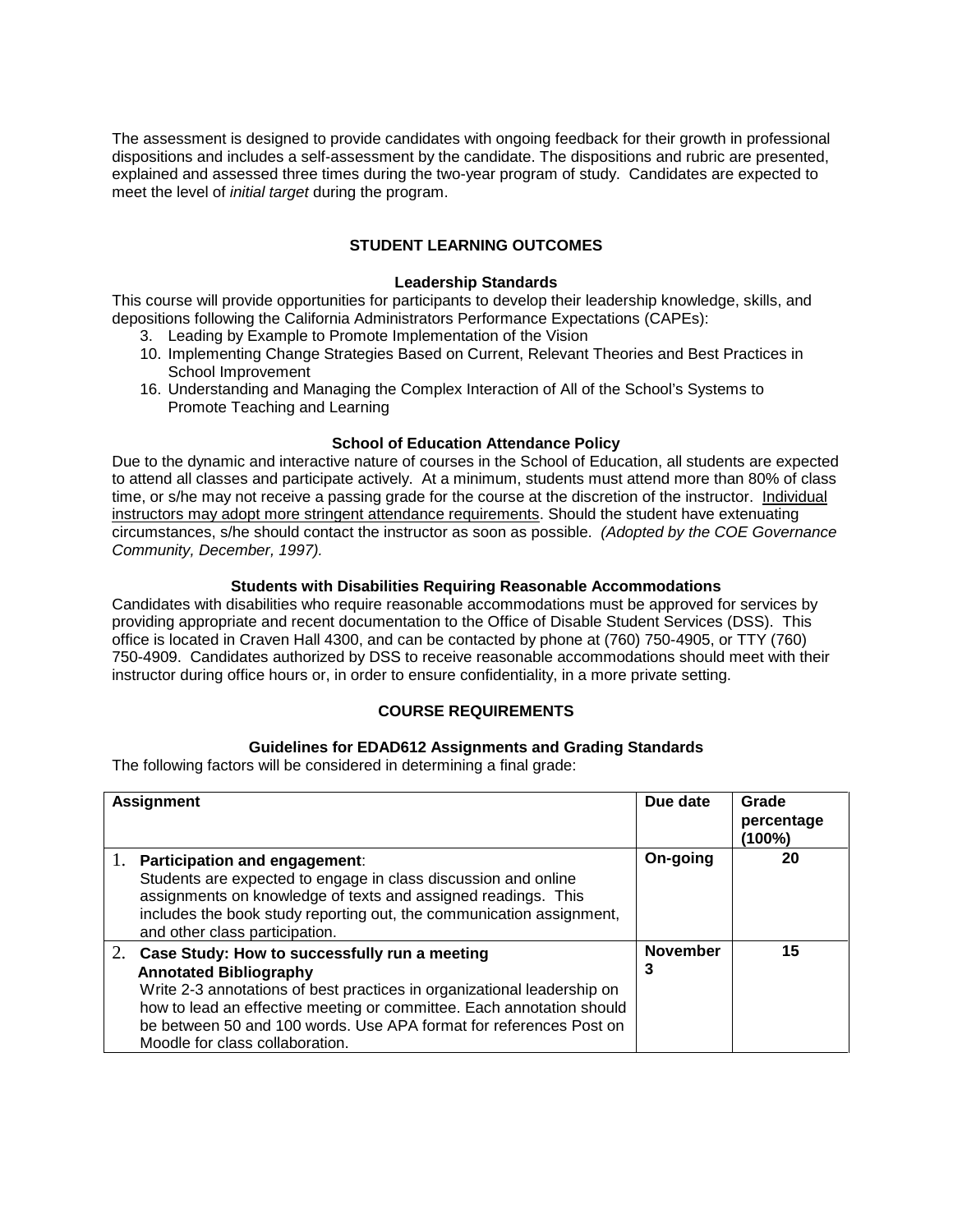| <b>Assignment</b> |                                                                                                                                                                                                                                                                                                                                                                                                                                                                                                                                                                                                                                          | Due date              | Grade<br>percentage<br>$(100\%)$ |
|-------------------|------------------------------------------------------------------------------------------------------------------------------------------------------------------------------------------------------------------------------------------------------------------------------------------------------------------------------------------------------------------------------------------------------------------------------------------------------------------------------------------------------------------------------------------------------------------------------------------------------------------------------------------|-----------------------|----------------------------------|
| 3.                | Case Study: How to successfully run a meeting<br><b>Observation and recommendations</b><br>Observe an active committee at your school site or district. Write a<br>page describing the organization and behavioral practices of<br>participants in the meeting. In the next page, compare data about your<br>committee with "best practices" researched from your annotated<br>bibliography or other annotated bibliographies posted on Cougar<br>Courses. In the concluding paragraph, write suggestions to improve or<br>give commendations to the best practices in the organizational<br>effectiveness of the committee you observed | <b>November</b><br>10 | 15                               |
| 4.                | <b>Organizational Structure: Student Discipline</b><br><b>Annotated Bibliography</b><br>Write 2-3 annotations of best practices in creating positive discipline on<br>a school campus. Each annotation should be between 50 and 100<br>words. Use APA format for references Post on Moodle for class<br>collaboration.                                                                                                                                                                                                                                                                                                                   | <b>November</b><br>17 | 15                               |
| 5.                | <b>Organizational Structure: Student Discipline</b><br><b>Observations and recommendations</b><br>Write a page or two describing student discipline policy at your school<br>selecting one topic from a) office referrals by teachers, b) tardies and<br>truancies, c) bullying, or d) clear and progressive consequences. In<br>the concluding paragraph, using the concept of positive discipline from<br>the annotated bibliographies, make recommendations or give<br>commendations for the best practices in school discipline at your site.                                                                                        | <b>November</b><br>24 | 15                               |
| Total             | 5. Professional Reading Circle:<br>As part of a professional learning community, you will present the key<br>findings from your book group to the rest of the class.                                                                                                                                                                                                                                                                                                                                                                                                                                                                     | <b>December</b><br>1  | 20<br>100 points                 |

### **Grading**

Scale:  $93-100% = A$  $90-92% = A$  $87-89\% = B+$  $83 - 87% = B$  $80 - 82\% = B$ Below  $80\% = C$  or below

### **University Writing Requirement**

In keeping with All-University Writing Requirement, this course will have a writing component of at least 2,500 words. This requirement will be met through the case study and action plan papers.

### **CSUSM Academic Honesty Policy**

Students will be expected to adhere to standards of academic honesty and integrity, as outlined in the Student Academic Honesty Policy. All written work and oral presentation assignments must be original work. All ideas/materials that are borrowed from other sources must have appropriate references to the original sources. Any quoted material should give credit to the source and be punctuated with quotation marks.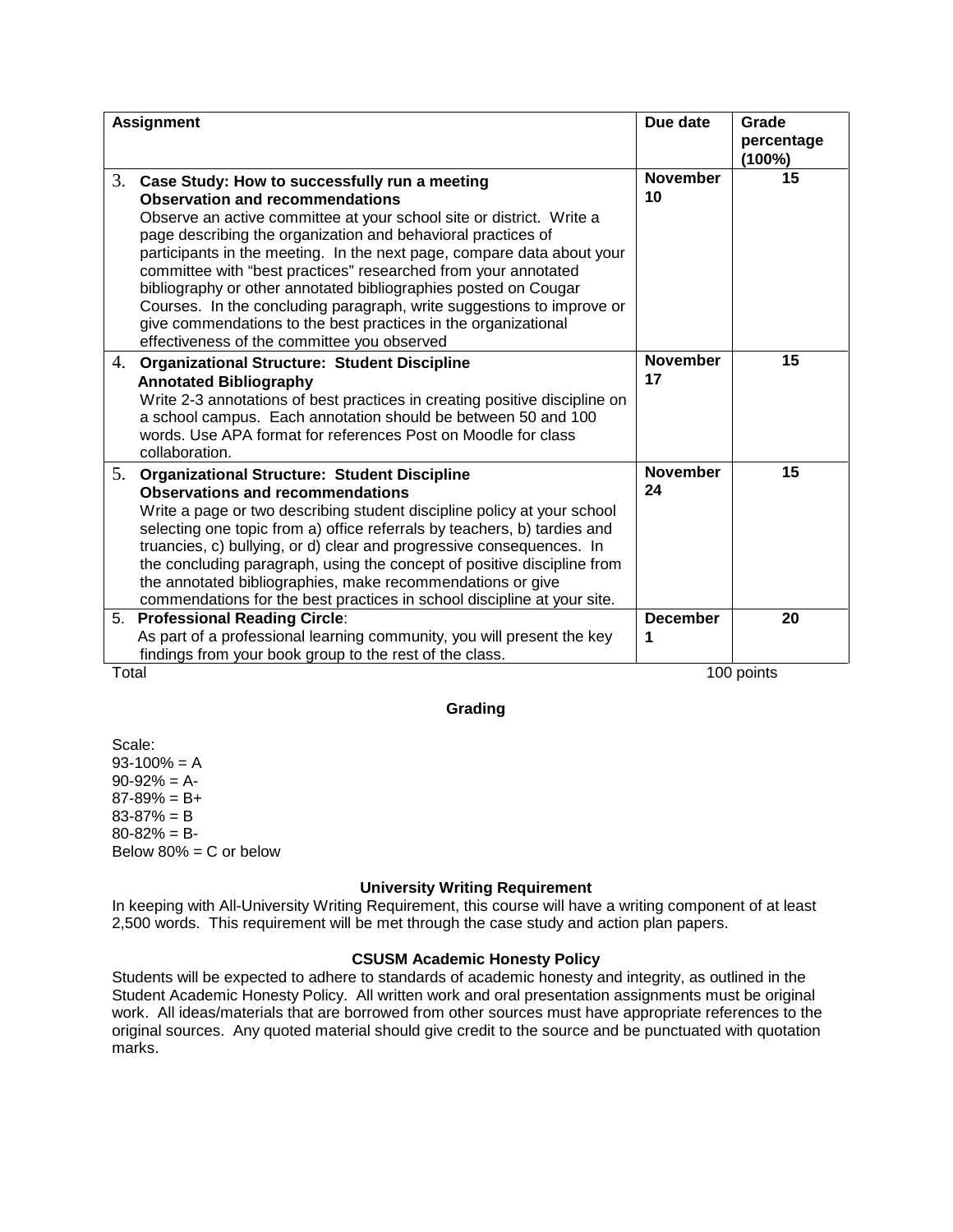Students are responsible for honest completion of their work including examinations. There will be no tolerance for infractions. If you believe there has been an infraction by someone in the class, please bring it to the instructor's attention. The instructor reserves the right to discipline any student for academic dishonesty in accordance with the general rules and regulations of the university. Disciplinary action may include the lowering of grades and/or the assignment of a failing grade for an exam, assignment, or the class as a whole.

Incidents of Academic Dishonesty will be reported to the Dean of Students. Sanctions at the University level may include suspension or expulsion from the University.

### **Plagiarism**

As an educator, it is expected that each student will do his/her own work, and contribute equally to group projects and processes. Plagiarism or cheating is unacceptable under any circumstances. If you are in doubt about whether your work is paraphrased or plagiarized see the Plagiarism Prevention for Students website [http://library.csusm.edu/plagiarism/index.html.](http://library.csusm.edu/plagiarism/index.html) If there are questions about academic honesty, please consult the University catalog.

#### **Use of Technology**

Students are expected to demonstrate competency in the use of various forms of technology (i.e. blogs, email, Cougar Courses, internet research, and multimedia presentations). Specific requirements for course assignments with regard to technology are at the discretion of the instructor. All course assignments will be submitted and graded online, discussions will occur in class that include websites or reference checks. Each student is expected to bring their own device to class. Personal web activity during the class is discouraged.

#### **Electronic Communication Protocol**

Electronic correspondence is a part of your professional interactions. If you need to contact the instructor, e-mail or text message is the easiest way to do so. It is my intention to respond to all received e-mails in a timely manner. Please be reminded that e-mail and on-line discussions are a very specific form of communication, with their own nuances and etiquette. For instance, electronic messages sent in all upper case (or lower case) letters, major typos, or slang, often communicate more than the sender originally intended. With that said, please be mindful of all e-mail and on-line discussion messages you send to your colleagues, to faculty members in the School of Education, or to persons within the greater educational community. All electronic messages should be crafted with professionalism and care.